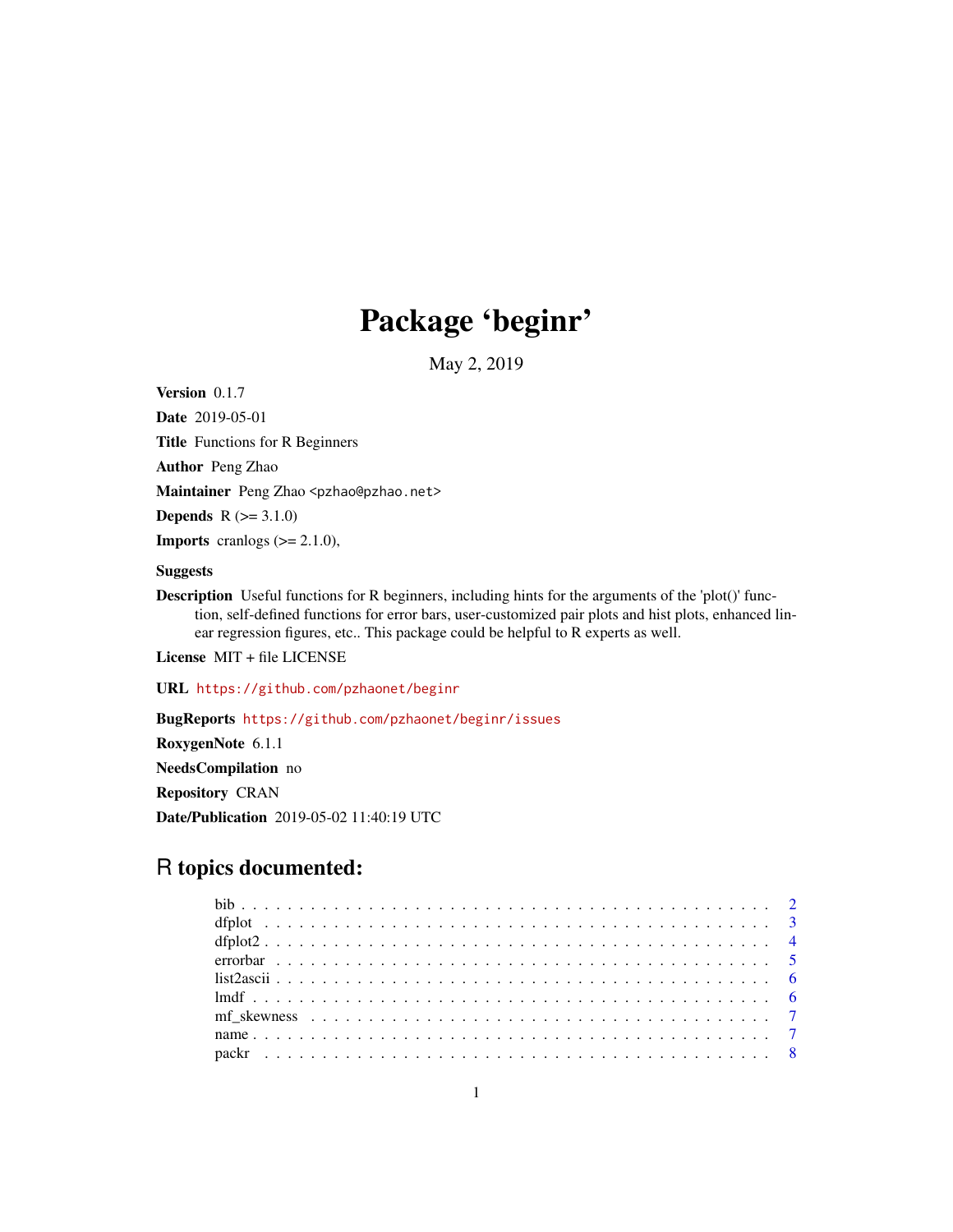<span id="page-1-0"></span>

| plotblank | -9       |
|-----------|----------|
|           | <b>9</b> |
|           | 10       |
| plothist  | 10       |
|           | 11       |
|           | -12      |
|           | -12      |
|           |          |
| plotpch   | -14      |
| plotpkg   | -14      |
| plottype  |          |
|           | -16      |
| rpkg      | -16      |
| rplc      | -17      |
| se        | -17      |
| tapply2   | -18      |
| tapplydf  | -18      |
| tapplydfy | 19       |
|           | 19       |
|           |          |

#### $\bf 1$ ndex  $\bf 20$  $\bf 20$

bib *Create a bib file for R packages, including the citations of user-defined packages.*

## Description

Create a bib file for R packages, including the citations of user-defined packages.

## Usage

bib( $pkg = c("base")$ , bibfile = "")

#### Arguments

| pkg     | character. Packages                                                                   |
|---------|---------------------------------------------------------------------------------------|
| bibfile | character. File path and name to save the bib entries. If "" (the default), it prints |
|         | to the standard output connection, the console unless redirected by sink.             |

## Value

bib entries

```
bib()
bib(pkg = c("mindr", "bookdownplus", "pinyin"))
```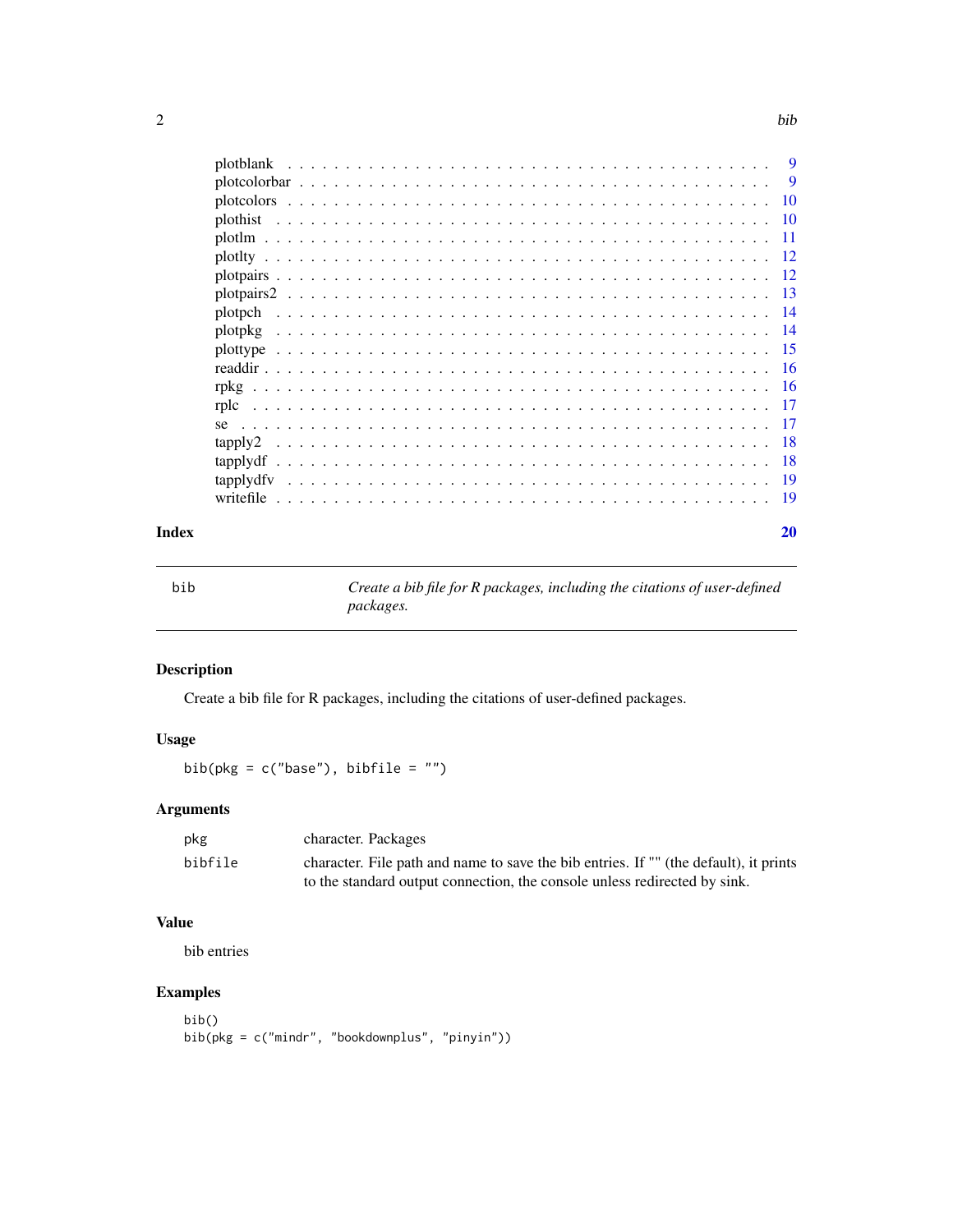<span id="page-2-0"></span>

Plot a dataframe, multiple ys against one x

#### Usage

```
dfplot(x, y, add = FALSE, xlab = ''', ylab = ''', myaxes = FALSE, xlim = NULL,ylim = NULL, mycol = NULL, mytype = "l", mypch = 20, mycex = 1, mylty = NULL,
   lwd = 1, xerror = NULL, yerror = NULL, mycolerrorbar = NULL, mylegend = NULL,
   mylegendcol = mycol, mylegendcex = 1, legendpos = "top")
```
## Arguments

| x             | a vector                                              |
|---------------|-------------------------------------------------------|
| y             | a vector or a dataframe with the same length as x     |
| add           | logical, whether to add this plot to the previous one |
| xlab          | character                                             |
| ylab          | character                                             |
| myaxes        | logical, whether to display axes automatically        |
| xlim          | numeric                                               |
| ylim          | numeric                                               |
| mycol         | colours                                               |
| mytype        | character                                             |
| mypch         | numeric or character                                  |
| mycex         | numeric                                               |
| mylty         | numeric                                               |
| lwd           | numeric                                               |
| xerror        | errorbar, same dimension of x                         |
| yerror        | same dimension of y                                   |
| mycolerrorbar | error bar colours                                     |
| mylegend      | character                                             |
| mylegendcol   | colors                                                |
| mylegendcex   | numeric                                               |
| legendpos     | character                                             |

## Value

a figure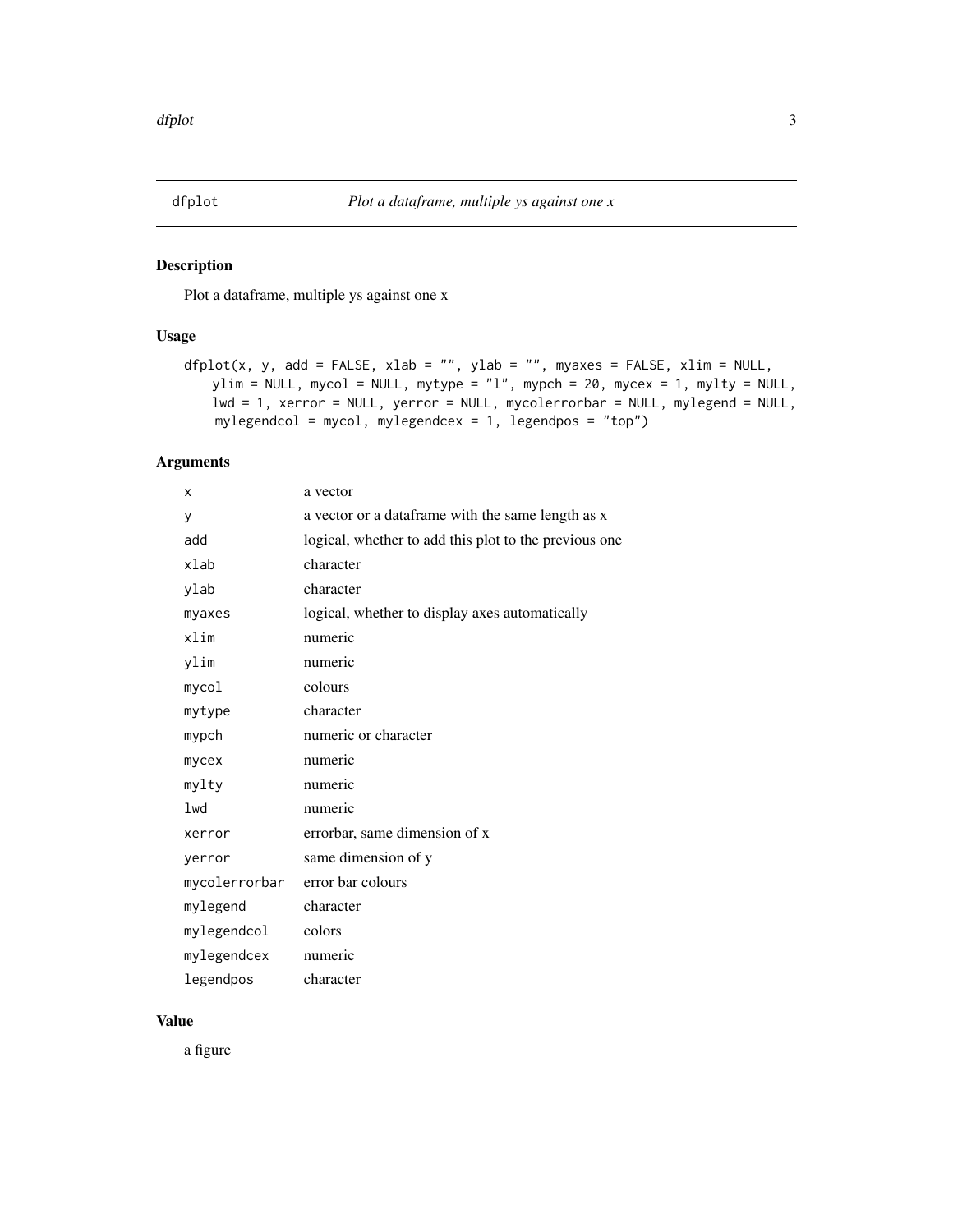#### Examples

```
x \leq -\text{seq}(0, 2 \times \text{pi}, \text{length.out} = 100)y \leftarrow data-frame(sin(x), cos(x))yerror \le data.frame(abs(rnorm(100, sd = 0.3)), abs(rnorm(100, sd = 0.1)))
dfplot(x, y, yerror = yerror)
```
dfplot2 *Plot a dataframe, one y against multiple xs*

#### Description

Plot a dataframe, one y against multiple xs

#### Usage

```
dfplot2(x, y, xlab = "x", ylab = "y", xlim = NULL, ylim = NULL, mycol = NULL,
   mylty = NULL, xerror = NULL, yerror = NULL, mycolerrorbar = NULL, mylegend = NULL)
```
#### Arguments

| x                               | a vector or a dataframe with the same length as x |
|---------------------------------|---------------------------------------------------|
| у                               | a vector                                          |
| xlab                            | character                                         |
| ylab                            | character                                         |
| xlim                            | numeric                                           |
| vlim                            | numeric                                           |
| mycol                           | colours                                           |
| mylty                           | numeric                                           |
| xerror                          | errorbar, same dimension of x                     |
| yerror                          | same dimension of y                               |
| mycolerrorbar error bar colours |                                                   |
| mylegend                        | character                                         |

#### Value

a figure

```
x \leq -\text{seq}(0, 2 \times \text{pi}, \text{length.out} = 100)y \leftarrow data . frame(sin(x), cos(x))yerror <- data.frame(abs(rnorm(100, sd = 0.3)), abs(rnorm(100, sd = 0.1)))
dfplot2(y, x, xerror = yerror)
```
<span id="page-3-0"></span>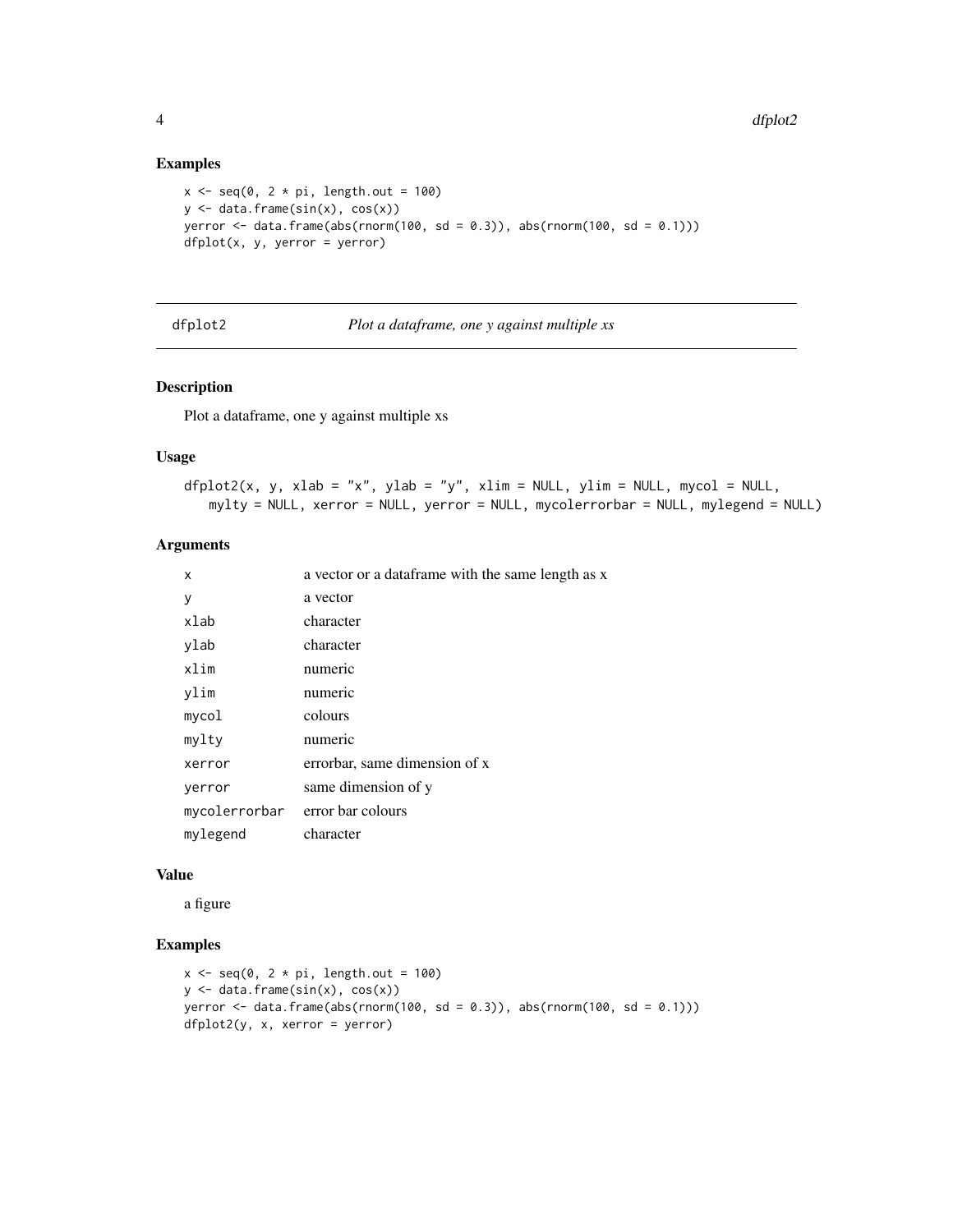<span id="page-4-0"></span>

add error bars to a scatterplot.

#### Usage

```
errorbar(x, y, xupper = NULL, xlower = NULL, yupper = NULL, ylower = NULL,
   col = "black", \text{ly} = 1)
```
#### Arguments

| x      | numeric                |
|--------|------------------------|
| ٧      | numeric                |
| xupper | numeric                |
| xlower | numeric                |
| yupper | numeric                |
| ylower | numeric                |
| col    | colors                 |
| ltv    | numer<br>$\mathcal{C}$ |

#### Value

errorbars in a plot

```
x \leq -\text{seq}(0, 2 \times \text{pi}, \text{length.out} = 100)y \leftarrow \sin(x)plot(x, y, type = "l")errorbar(x, y, yupper = 0.1, ylower = 0.1)
```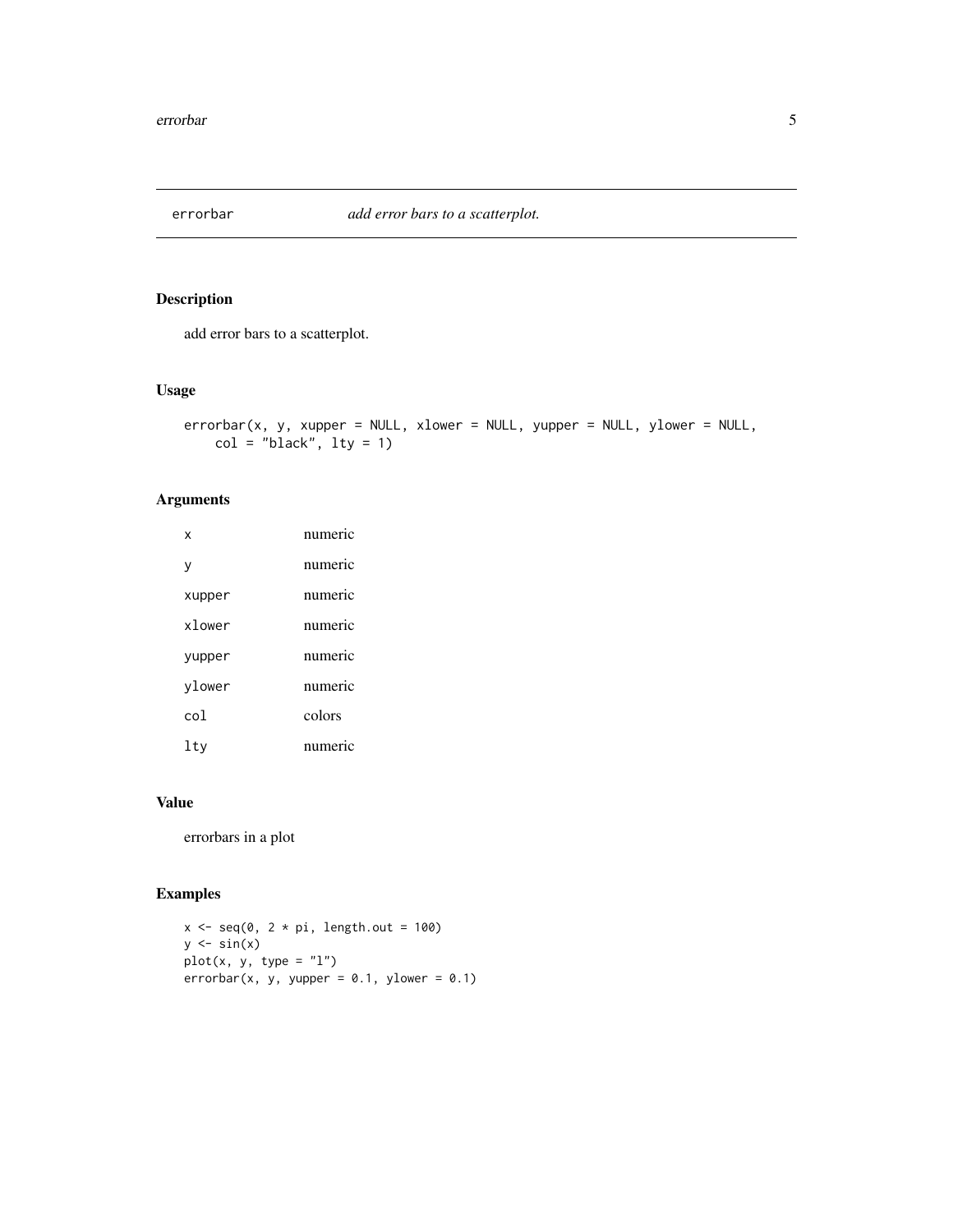<span id="page-5-0"></span>

Save a list into an ASCII file. in: a list. out: a file.

## Usage

```
list2ascii(x, file = paste(deparse(substitute(x)), ".txt", sep = ""))
```
#### Arguments

|      | a list               |
|------|----------------------|
| file | character, file name |

#### Value

a file

#### Examples

alist  $\leftarrow$  list(a = 1:10, b = letters) list2ascii(alist)

| lmdf | calculate linear regression between every two columns in a data frame. |
|------|------------------------------------------------------------------------|
|      | in: a dataframes. out: a dataframe showing the linear regression.      |

#### Description

calculate linear regression between every two columns in a data frame. in: a dataframes. out: a dataframe showing the linear regression.

## Usage

lmdf(data, simply = FALSE, intercept = TRUE)

| data      | a dataframe |
|-----------|-------------|
| simply    | logical     |
| intercept | logical     |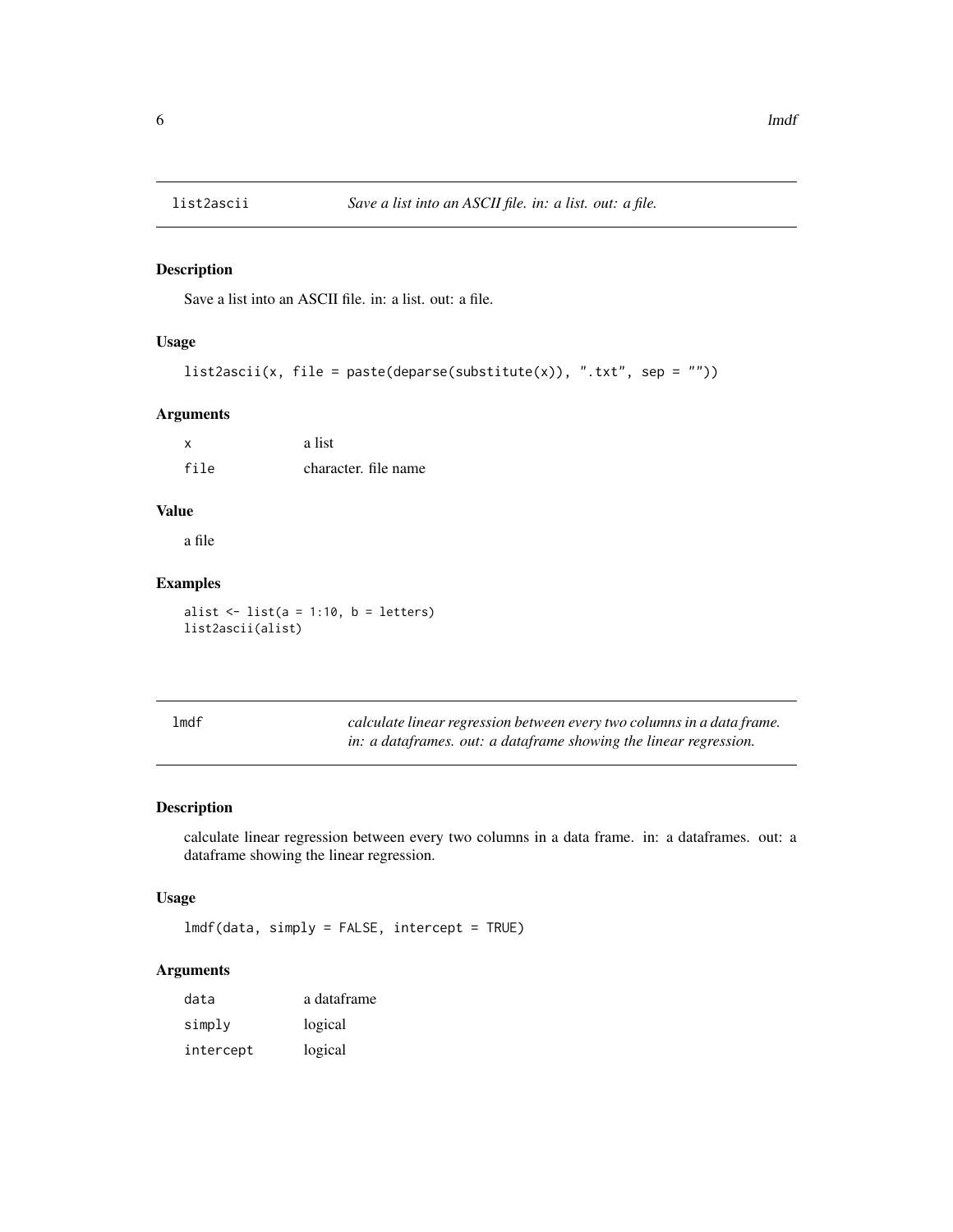## <span id="page-6-0"></span>mf\_skewness 7

#### Value

another dataframe

#### Examples

```
df <- data.frame(a = 1:10, b = 1:10 + rnorm(10), c = 1:10 + rnorm(10))
lmdf(df)
```
#### mf\_skewness *Calculate the skewness of a distribution*

#### Description

Calculate the skewness of a distribution

#### Usage

mf\_skewness(x)

#### Arguments

x the data to check

#### Value

the skewness of the distribution of x

#### Examples

mf\_skewness(rnorm(100))

name *Enhancement of names()*

#### Description

Enhancement of names()

#### Usage

name(data)

#### Arguments

data a dataframe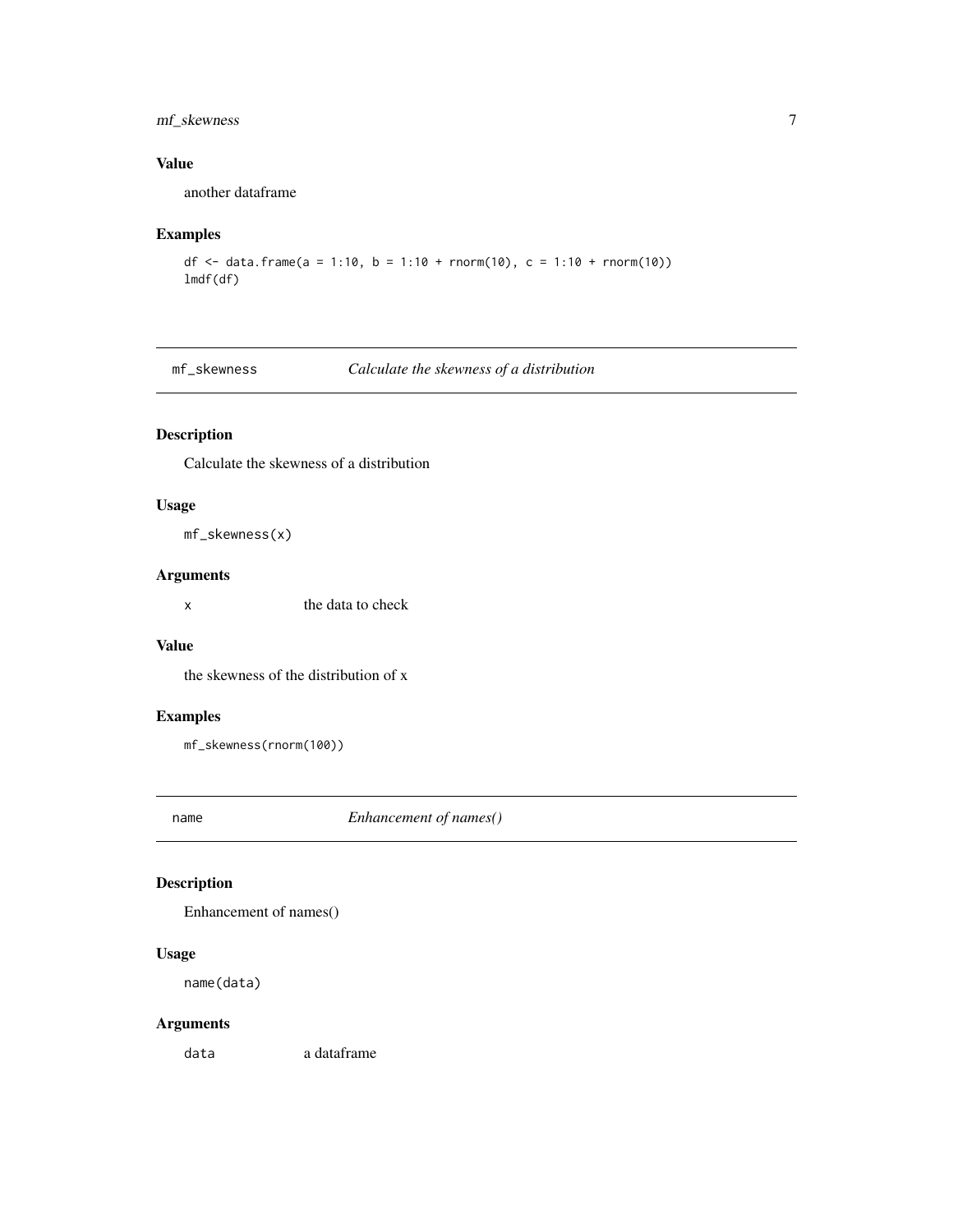#### Value

a list

## Examples

 $df \leq -$  data.frame(a = NA, b = NA, c = NA) name(df)

packr *Create a package*

## Description

Create a package

## Usage

packr(pkg\_name, packages, author = NULL, email = NULL, auto = FALSE, overwrite = FALSE)

## Arguments

| pkg_name  | the name of the package which is to be created                                            |
|-----------|-------------------------------------------------------------------------------------------|
| packages  | packages wrapped in this group                                                            |
| author    | author of the new package                                                                 |
| email     | email of the author                                                                       |
| auto      | logical, whether to build and install the new package automatically                       |
| overwrite | logical. whether to overwrite the package with the same name if it already in-<br>stalled |

#### Value

a folder with a package skeleton

```
## Not run:
packr("zhaor", c("mindr", "pinyin", "beginr", "bookdownplus", "steemr", "rmd"),
    "Your Name")
## End(Not run)
```
<span id="page-7-0"></span>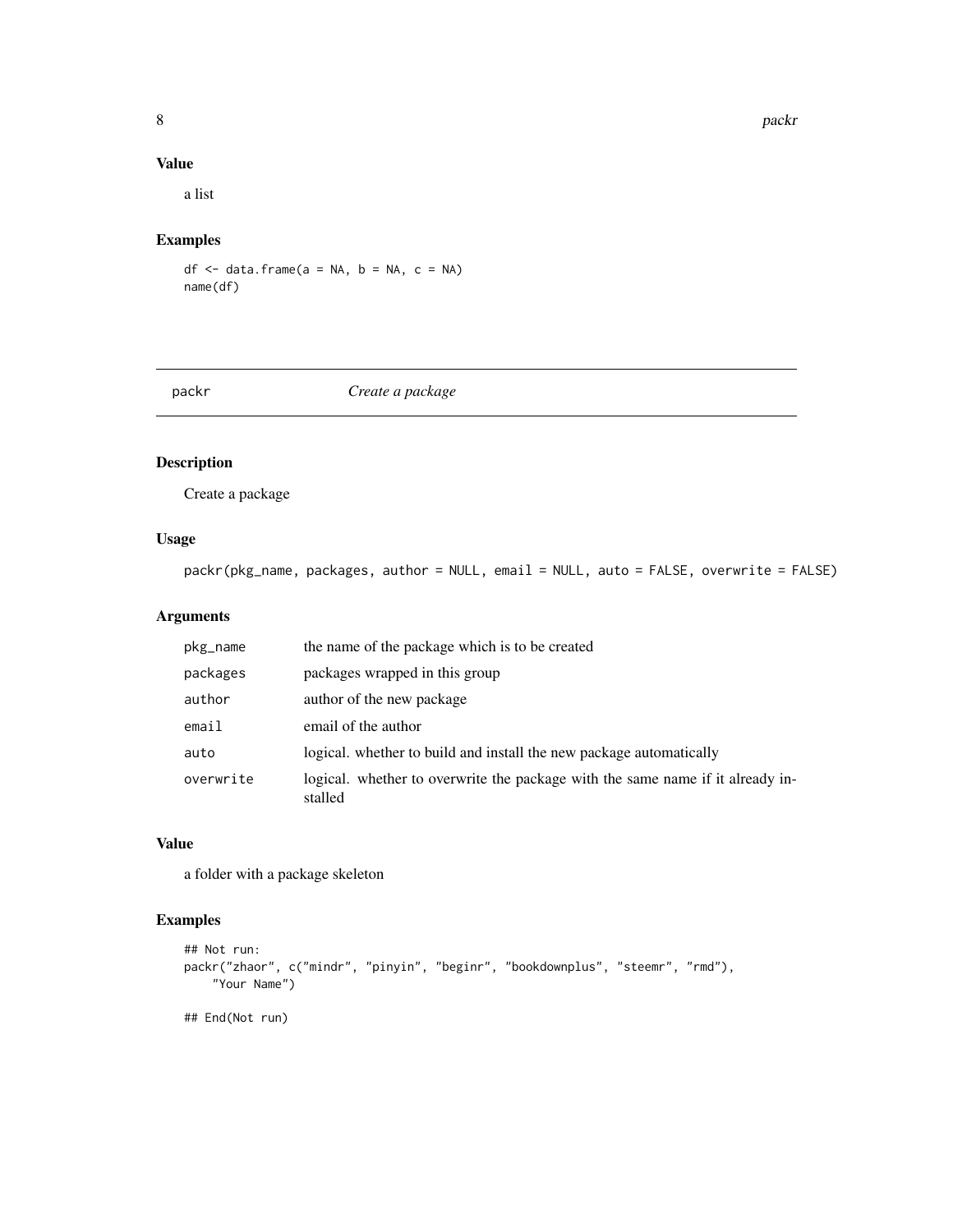## <span id="page-8-0"></span>plotblank *plot a blank figure*

## Description

plot a blank figure

#### Usage

plotblank()

## Value

a blank figure

## Examples

plotblank()

| plotcolorbar | A reminder for color bars. More palettes can be found in 'colormap', |  |
|--------------|----------------------------------------------------------------------|--|
|              | 'RColorBrewer', and 'dichromat' packages.                            |  |

## Description

A reminder for color bars. More palettes can be found in 'colormap', 'RColorBrewer', and 'dichromat' packages.

## Usage

plotcolorbar()

## Value

a figure

## Examples

plotcolorbar()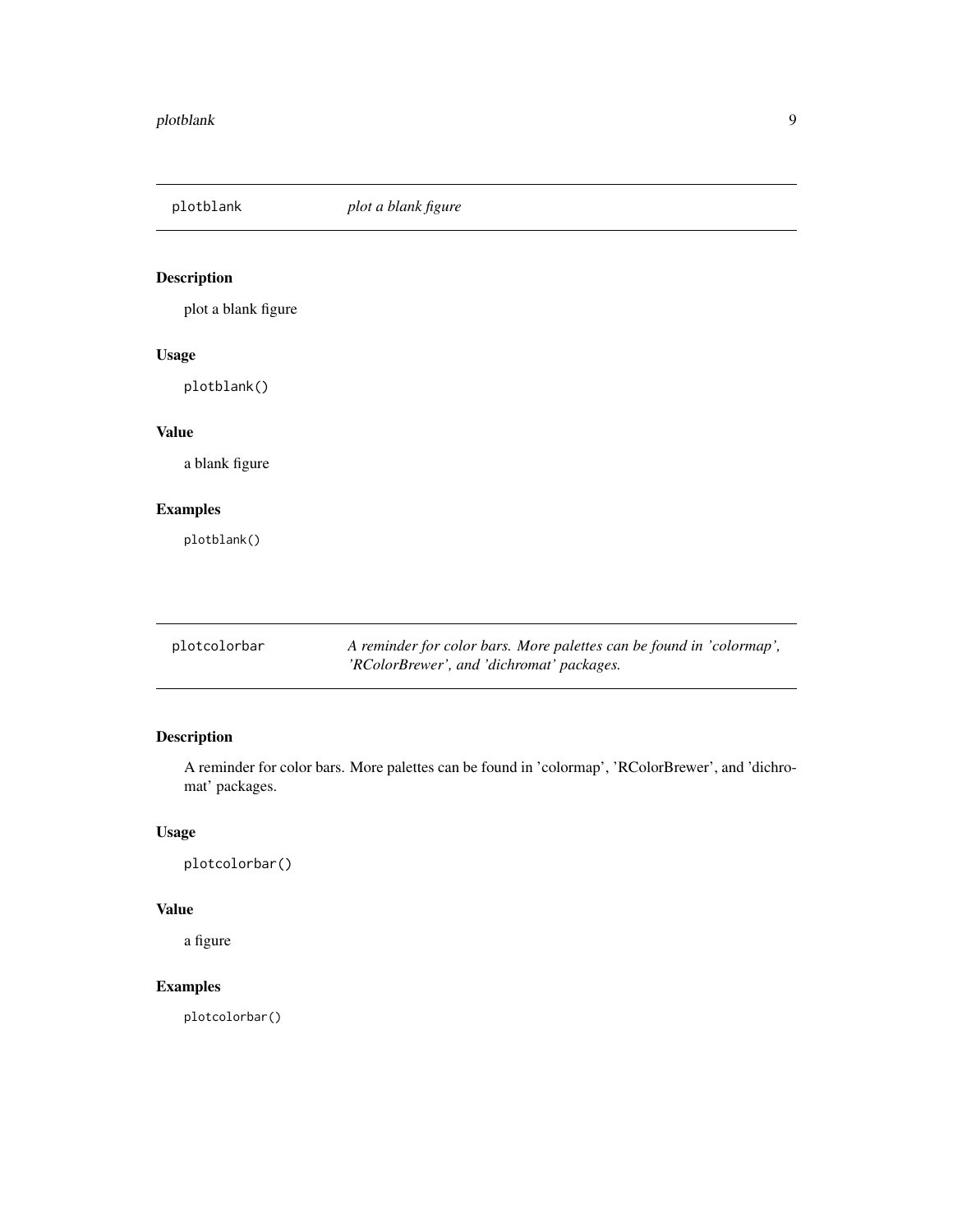<span id="page-9-0"></span>

A reminder for colors

#### Usage

plotcolors()

#### Value

a figure

#### Examples

plotcolors()

plothist *Plot a user-customized hist*

#### Description

Plot a user-customized hist

#### Usage

```
plothist(data = rnorm(1000), mybreaks = "Sturges", myxlim = NULL, myylim = NULL,
   eightlines = TRUE, eightdigit = 0, eightcex = 0.8, eightcolors = c("red",
       "darkgreen", "blue", "black", "purple", "gold")[c(1, 2, 3, 2, 1, 6, 6,
       5, 4, 5)], mylegend = "", myxlab = "", return_df = FALSE, show_n = TRUE,
   show_skewness = TRUE, show_density = FALSE, show_normline = FALSE, x)
```

| data       | a numeric vector |
|------------|------------------|
| mybreaks   | character        |
| myxlim     | numeric          |
| myylim     | numeric          |
| eightlines | logical          |
| eightdigit | numeric          |
| eightcex   | numeric          |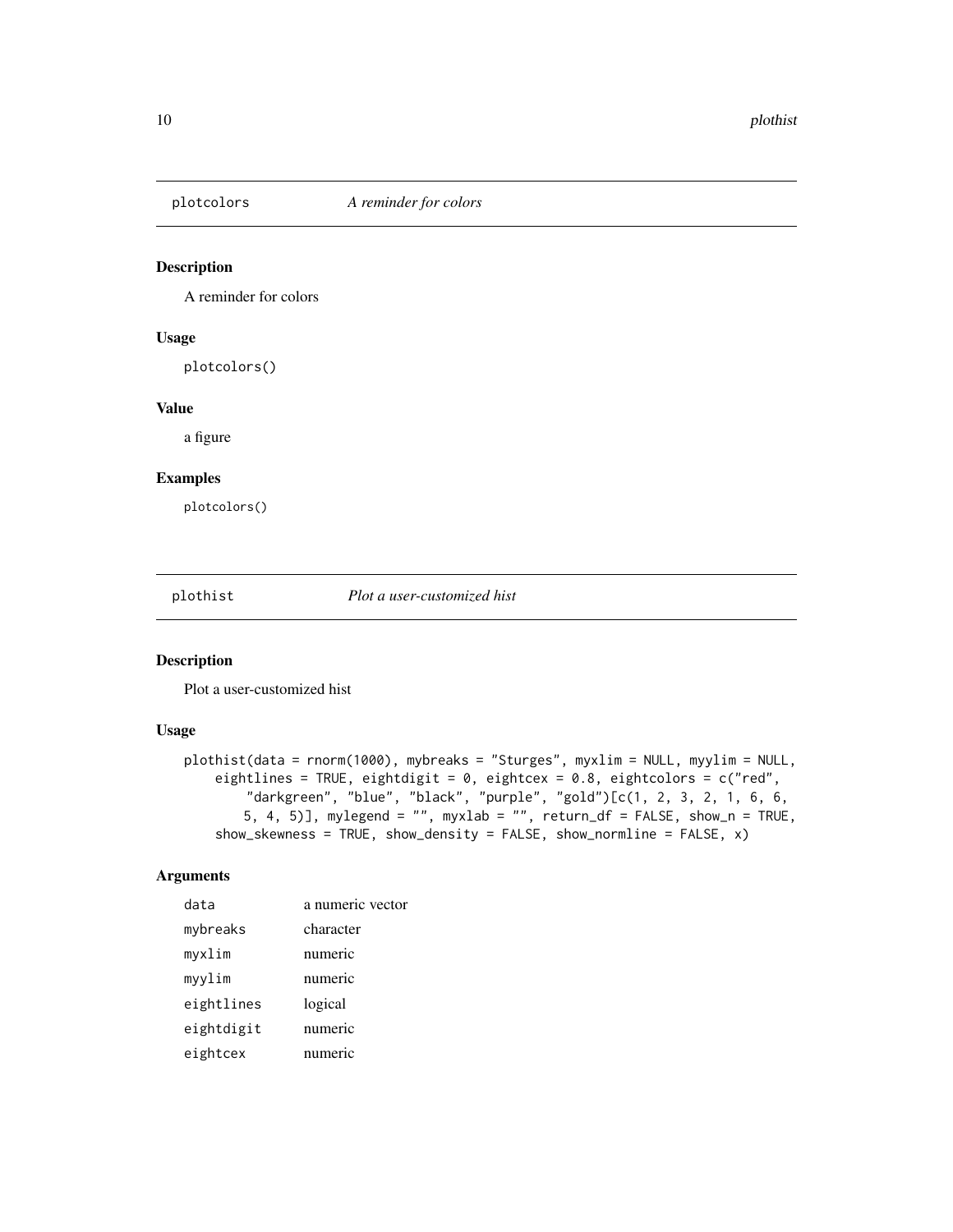#### <span id="page-10-0"></span>plotlm that the contract of the contract of the contract of the contract of the contract of the contract of the contract of the contract of the contract of the contract of the contract of the contract of the contract of th

| eightcolors   | colors                          |
|---------------|---------------------------------|
| mylegend      | character                       |
| myxlab        | character                       |
| return_df     | logic                           |
| show n        | logical                         |
| show_skewness | logical                         |
| show_density  | logcial                         |
| show_normline | logical                         |
| x             | a vector for plotting the curve |

#### Value

a hist plot

## Examples

plothist(rnorm(10000))

plotlm *plot a linear regression figure and return a list of parameters.*

#### Description

plot a linear regression figure and return a list of parameters.

## Usage

```
plotlm(x, y, xlim = range(as.numeric(x), na.rm = TRUE), ylim = range(as.numeric(y),
    na.rm = TRUE), plot.title = "linear regression", xlab = "x", ylab = "y",
   refline = FALSE, slope = 1, intercept = 0, showr2 = TRUE, showleg = TRUE)
```

| х          | numeric                                 |
|------------|-----------------------------------------|
| у          | numeric                                 |
| xlim       | numeric                                 |
| vlim       | numeric                                 |
| plot.title | character                               |
| xlab       | character                               |
| ylab       | character                               |
| refline    | logical. if a reference line is plotted |
| slope      | slope of refline                        |
| intercept  | intercept of refline                    |
| showr2     | logical                                 |
| showleg    | logical                                 |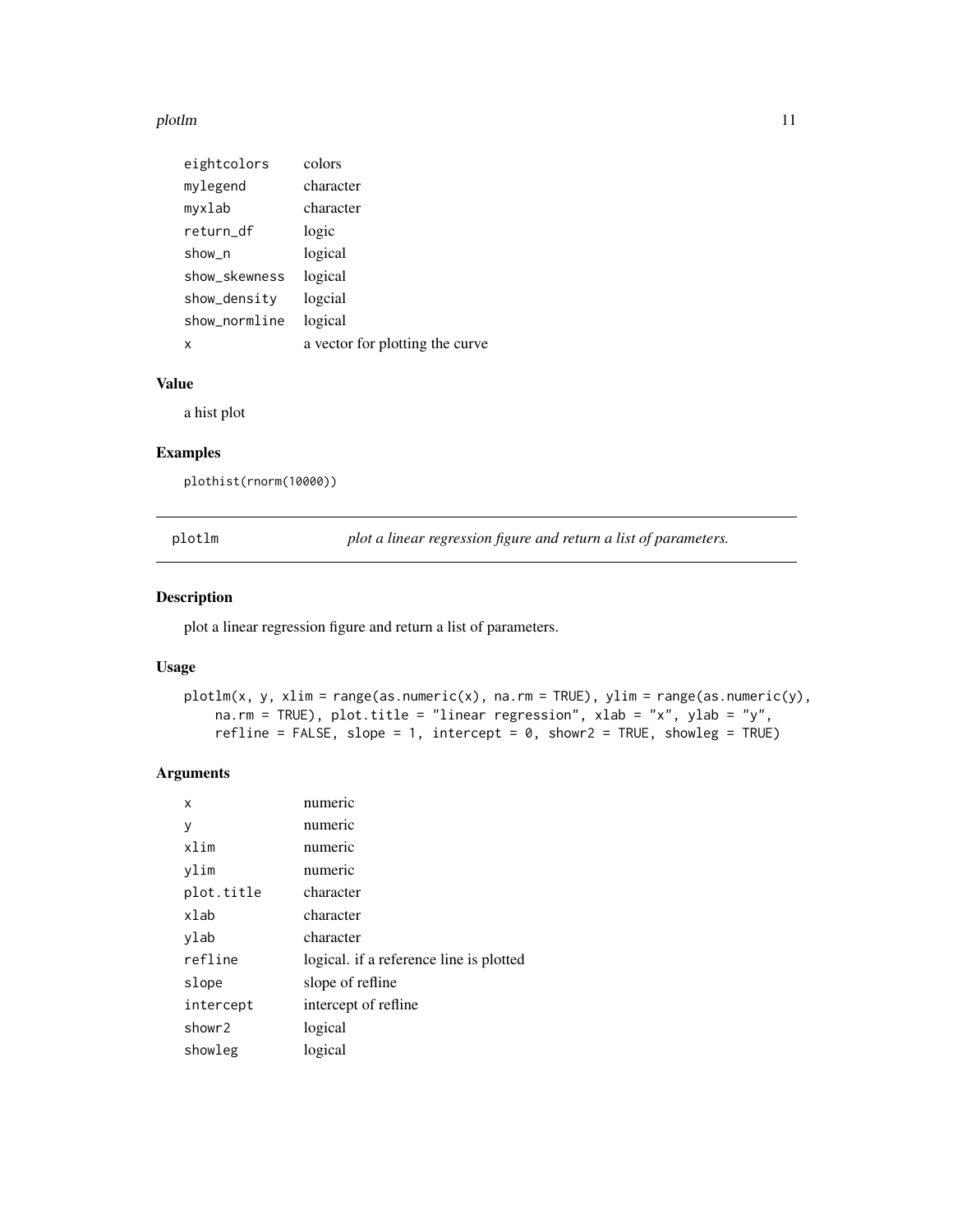#### Value

a figure

#### Examples

plotlm(1:10, 1:10 + rnorm(10))

plotlty *A reminder for lty*

#### Description

A reminder for lty

## Usage

plotlty(mylwd = 1)

#### Arguments

mylwd numeric. line width

#### Value

a figure reminding you lty

#### Examples

plotlty()

plotpairs *plot pair-wise correlations. in: a dataframe. out: a figure.*

## Description

plot pair-wise correlations. in: a dataframe. out: a figure.

#### Usage

```
plotpairs(data, lower.panel = c(panel.lm, panel.smooth)[[1]], upper.panel = panel.cor,
   diag.panel = panel.diag, lwd = 2, col = "grey", labels = names(data), cex.labels = 4)
```
<span id="page-11-0"></span>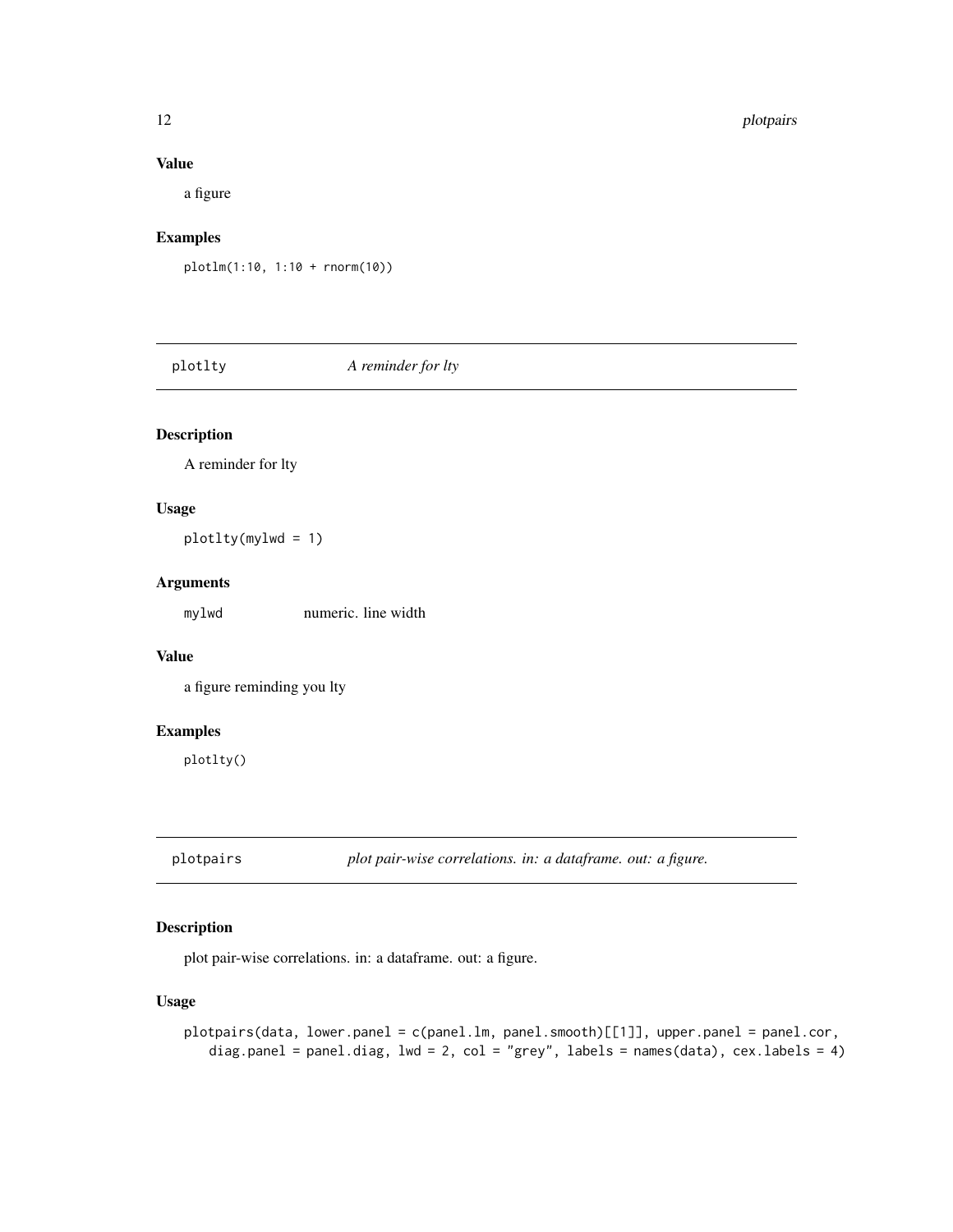#### <span id="page-12-0"></span>plotpairs2 13

## Arguments

| data        | a dataframe                       |
|-------------|-----------------------------------|
| lower.panel | can be panel. Im or panel. smooth |
| upper.panel | panel.cor                         |
| diag.panel  | panel.diag                        |
| lwd         | numeric                           |
| col         | colors                            |
| labels      | character                         |
| cex.labels  | character                         |

## Value

a pair plot

#### Examples

df <- data.frame(a = 1:10, b = 1:10 + rnorm(10), c = 1:10 + rnorm(10)) plotpairs(df)

|  | plotpairs2 |  | plot pair-wise correlations with p value. in: a dataframe. out: a figure. |  |  |
|--|------------|--|---------------------------------------------------------------------------|--|--|
|--|------------|--|---------------------------------------------------------------------------|--|--|

#### Description

plot pair-wise correlations with p value. in: a dataframe. out: a figure.

#### Usage

```
plotpairs2(data, lower.panel = panel.smooth, upper.panel = panel.cor,
   diag.panel = panel.diag, lwd = 2, col = "grey", labels = "", cex.labels = 4)
```

| data        | a dataframe                       |
|-------------|-----------------------------------|
| lower.panel | can be panel. Im or panel. smooth |
| upper.panel | panel.cor                         |
| diag.panel  | panel.diag                        |
| lwd         | numeric                           |
| col         | colors                            |
| labels      | character                         |
| cex.labels  | character                         |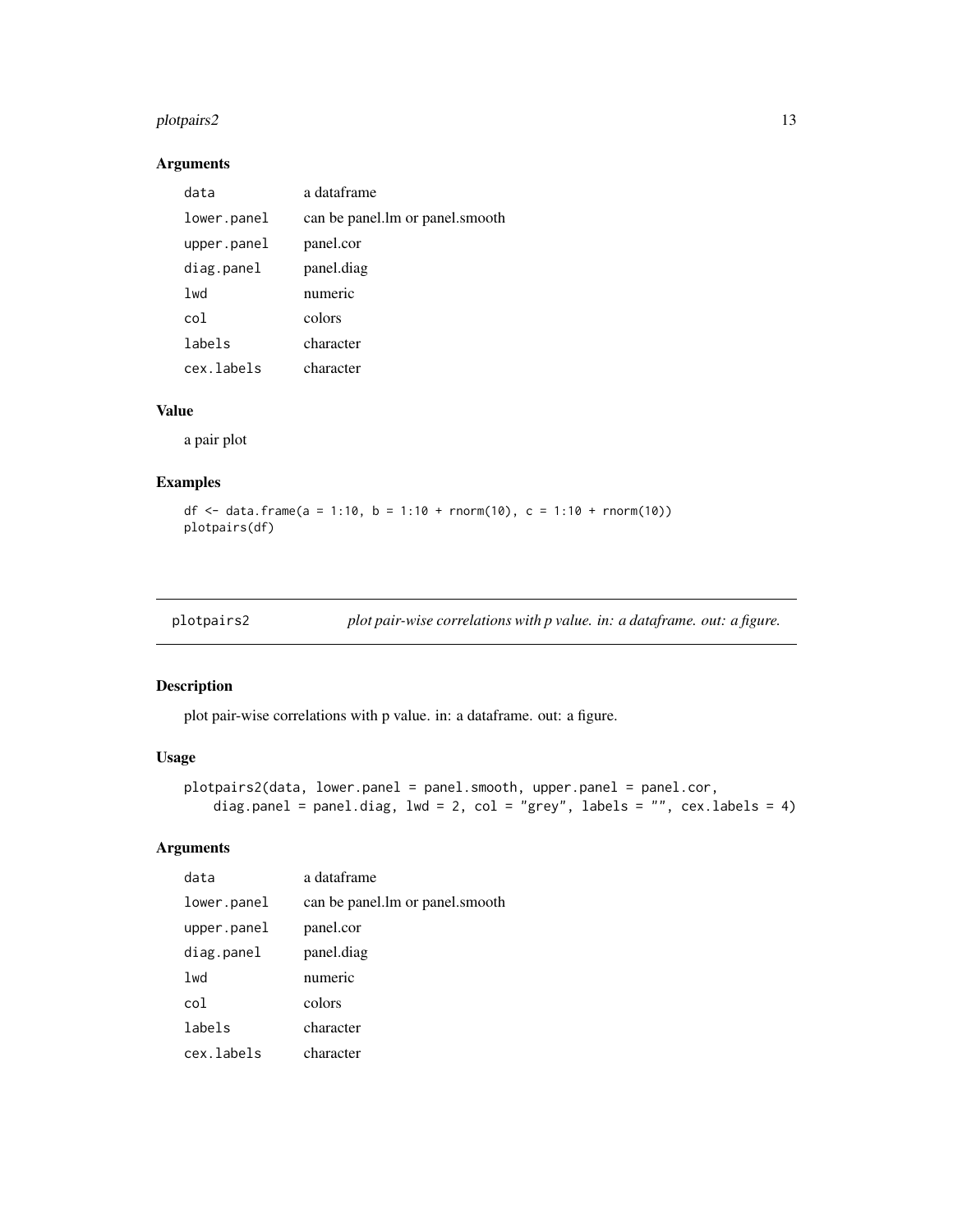#### Value

a pair plot

#### Examples

```
df <- data.frame(a = 1:10, b = 1:10 + rnorm(10), c = 1:10 + rnorm(10))
plotpairs2(df)
```
plotpch *A reminder for pch*

#### Description

A reminder for pch

#### Usage

plotpch(mycex = 5)

#### Arguments

mycex cex

#### Value

a figure reminding you pch

#### Examples

plotpch()

plotpkg *plot daily download counts of packages*

#### Description

plot daily download counts of packages

#### Usage

```
plotpkg(mypkg = "bookdownplus", from = Sys.Date() - 30, to = Sys.Date(), type = "o",
   pch = 19, col = "blue", cex = 1, text{ex} = 5)
```
<span id="page-13-0"></span>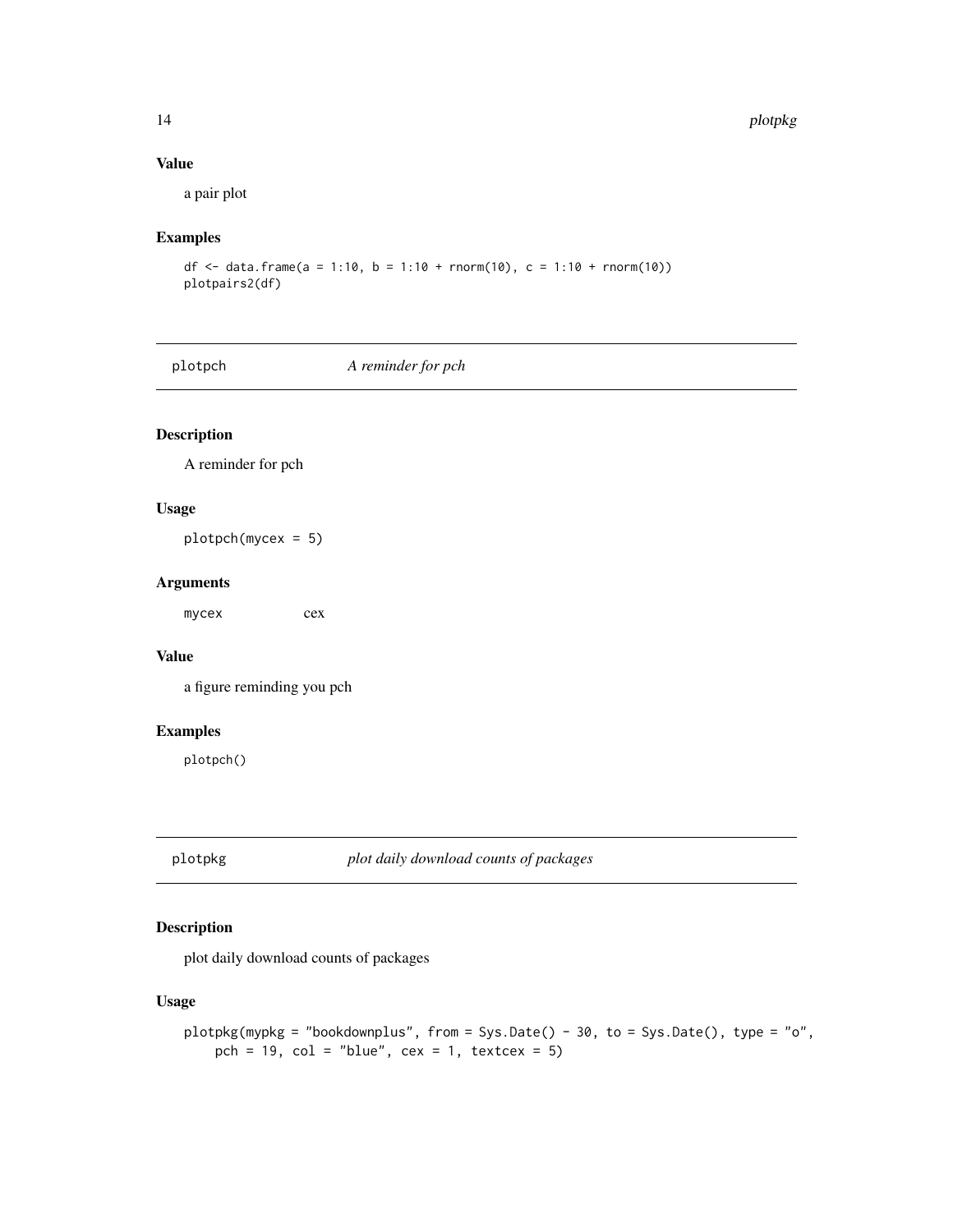#### <span id="page-14-0"></span>plottype that the state of the state of the state of the state of the state of the state of the state of the state of the state of the state of the state of the state of the state of the state of the state of the state of

## Arguments

| mypkg   | character vector of package names. |
|---------|------------------------------------|
| from    | character in 'Y-m-d'               |
| to      | character in 'Y-m-d'               |
| type    | the same as that in 'plot()'       |
| pch     | the same as that in 'plot()'       |
| col     | the same as that in 'plot()'       |
| cex     | the same as that in 'plot()'       |
| textcex | cex of the package name            |

## Value

a figure

## Examples

plotpkg(mypkg = "rmarkdown")

plottype *A reminder for type*

## Description

A reminder for type

## Usage

plottype()

## Value

a figure reminding you type

## Examples

plottype()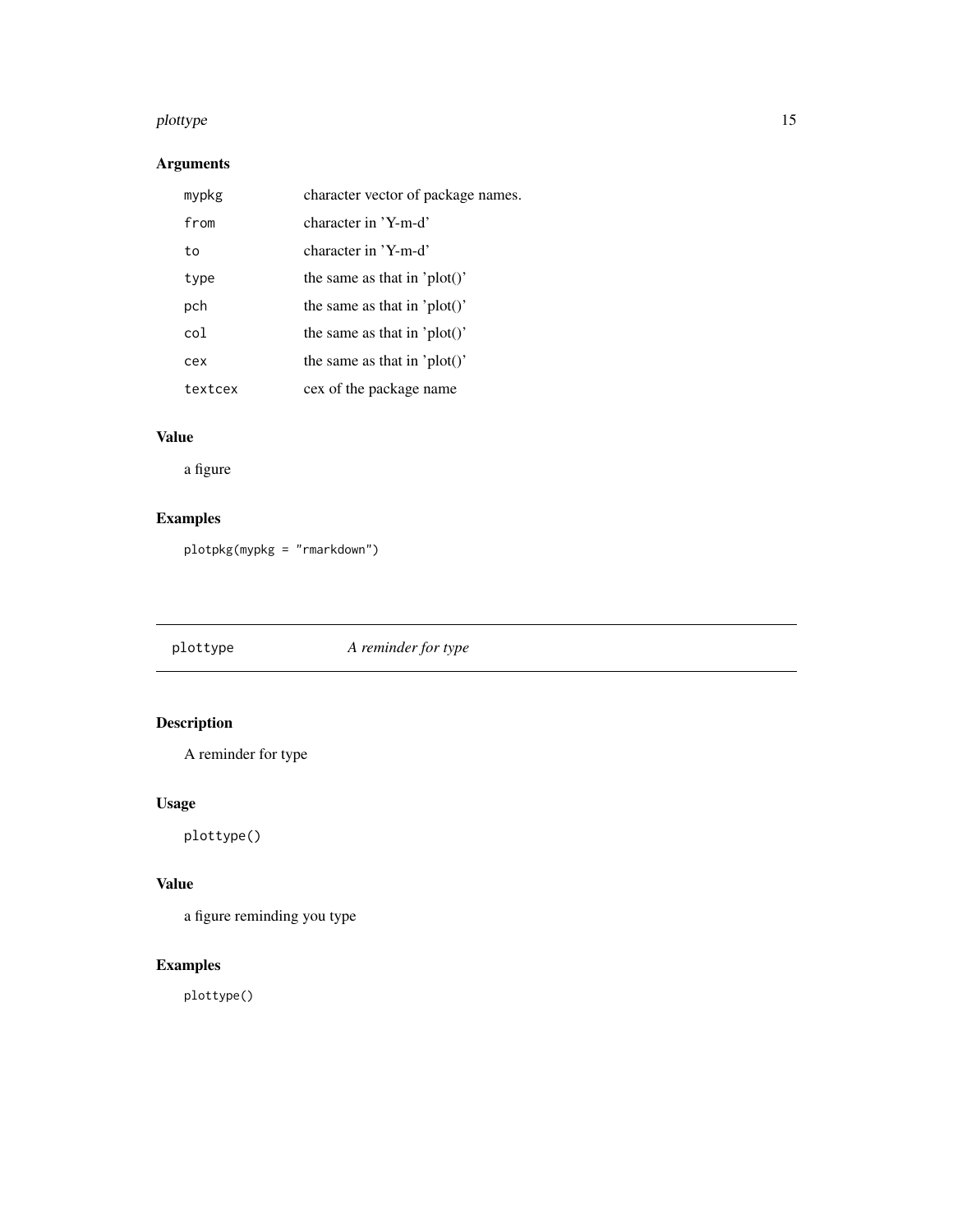<span id="page-15-0"></span>

Read multiple tables into a list.

#### Usage

```
readdir(mydir = getwd(), sep = c(","'), output = c("list", "data-frame"), header = TRUE,
    skip = 0)
```
#### Arguments

| mydir  | the folder path                                                                                |
|--------|------------------------------------------------------------------------------------------------|
| sep    | the field separator character.                                                                 |
| output | the type of the output. 'list' or 'data.frame'.                                                |
| header | logical. Indicating whether the file contains the names of the variables as its first<br>line. |
| skip   | the number of lines of the data file to skip before beginning to read data.                    |

#### Value

a list or a data frame

rpkg *Create a new R package demo folder*

#### Description

Create a new R package demo folder

#### Usage

rpkg()

## Value

a folder with an R package skeleton

## Examples

rpkg()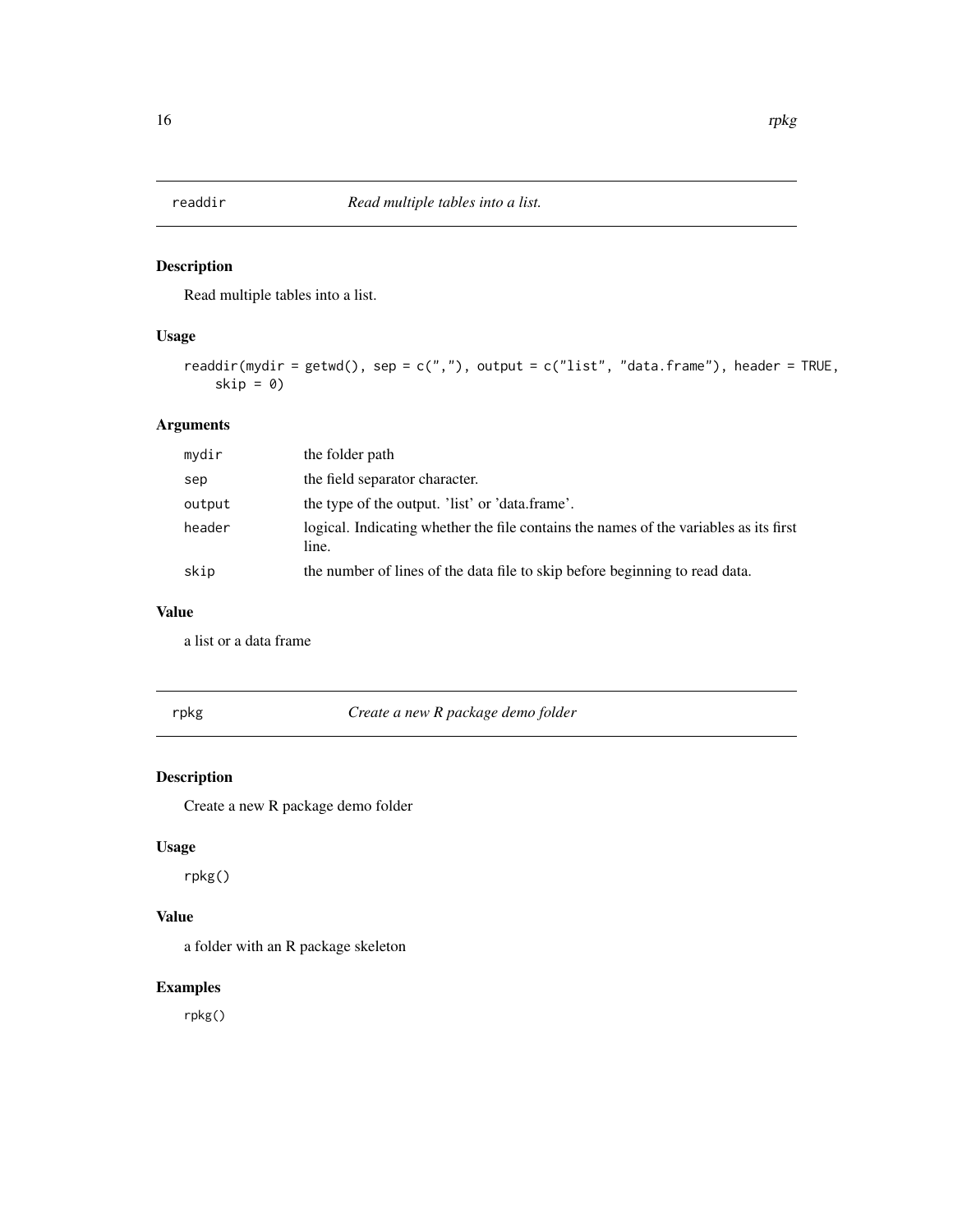<span id="page-16-0"></span>

Replace strings in a file

## Usage

rplc(oldchar, newchar, filename)

## Arguments

| oldchar  | old string |
|----------|------------|
| newchar  | new string |
| filename | file name  |

## Value

modified files

#### Description

standard error

## Usage

 $se(x, na.rm = TRUE)$ 

## Arguments

| x     | numeric |
|-------|---------|
| na.rm | logical |

## Value

se

## Examples

se(1:10)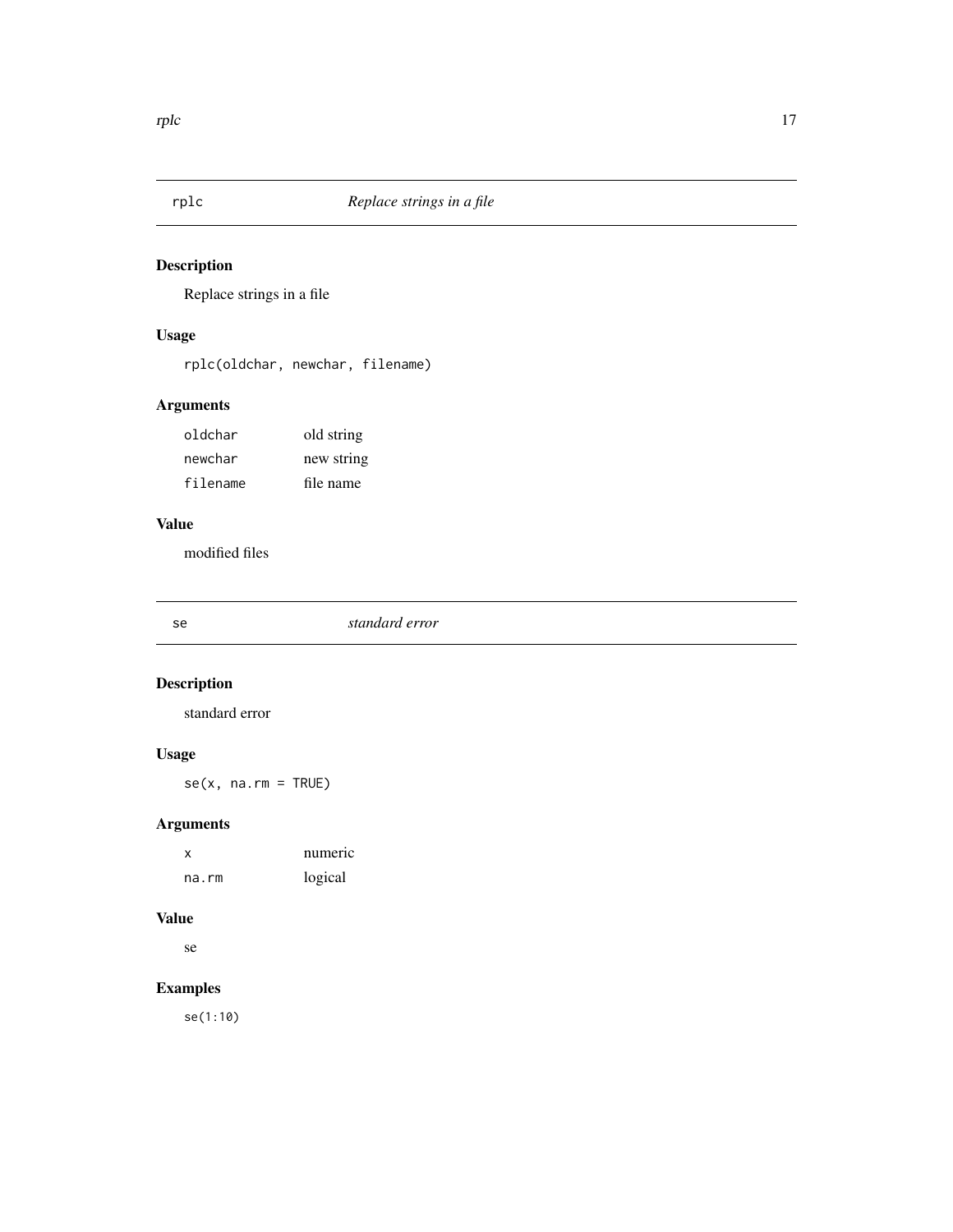<span id="page-17-0"></span>

a friendly version of tapply for a column in a dataframe

#### Usage

```
tapply2(data, select = names(data)[1], myfactor, ..., na.rm = c(TRUE, FALSE, NULL)[1])
```
#### Arguments

| data     | dataframe                       |
|----------|---------------------------------|
| select   | character, column names to calc |
| myfactor | a colname as factor             |
|          | function to apply to data       |
| na.rm    | logical                         |

## Value

a dataframe

| tapplydf | a friendly version of tapply for dataframes |  |  |
|----------|---------------------------------------------|--|--|
|          |                                             |  |  |

## Description

a friendly version of tapply for dataframes

#### Usage

```
tapplydf(data, select = names(data), myfactor, ..., na.rm = c(TRUE, FALSE, NULL)[1])
```
#### Arguments

| data     | dataframe                       |
|----------|---------------------------------|
| select   | character, column names to calc |
| myfactor | a colname as factor             |
|          | function to apply to data       |
| na.rm    | logical                         |

## Value

a dataframe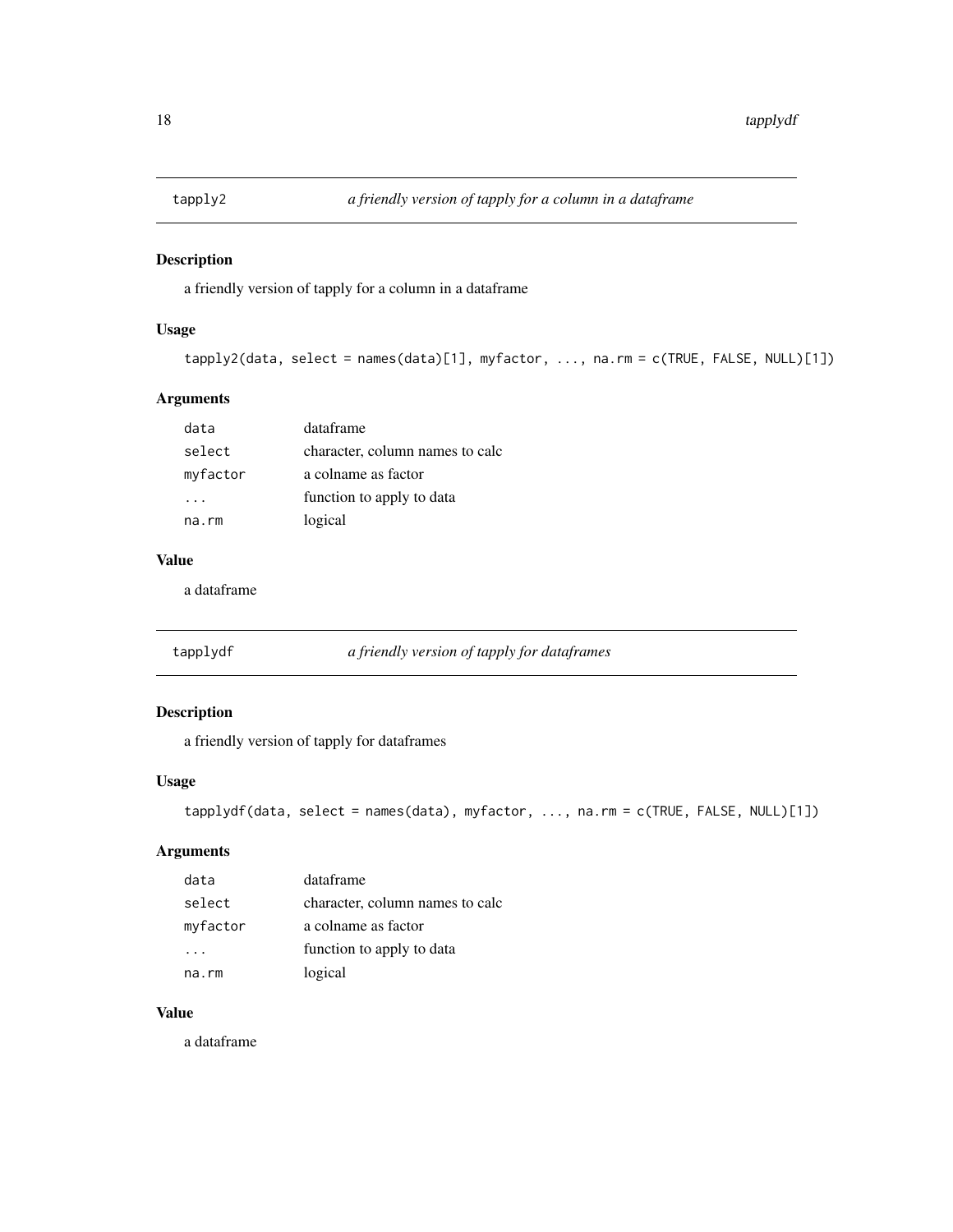<span id="page-18-0"></span>

a friendly version of tapply

#### Usage

```
tapplydfv(colname = "tapply", x, factor, ...)
```
#### Arguments

| colname  | character                     |
|----------|-------------------------------|
| $\times$ | a datafrom                    |
| factor   | factor for tapply             |
|          | the function to apply to data |

#### Value

a dataframe

| writefile | save csv file with asking if the file already exists. |
|-----------|-------------------------------------------------------|
|           |                                                       |

## Description

save csv file with asking if the file already exists.

#### Usage

```
writefile(data, writefile, row.names = FALSE)
```
## Arguments

| data      | a data frame     |
|-----------|------------------|
| writefile | destination file |
| row.names | logical          |

#### Value

write a file